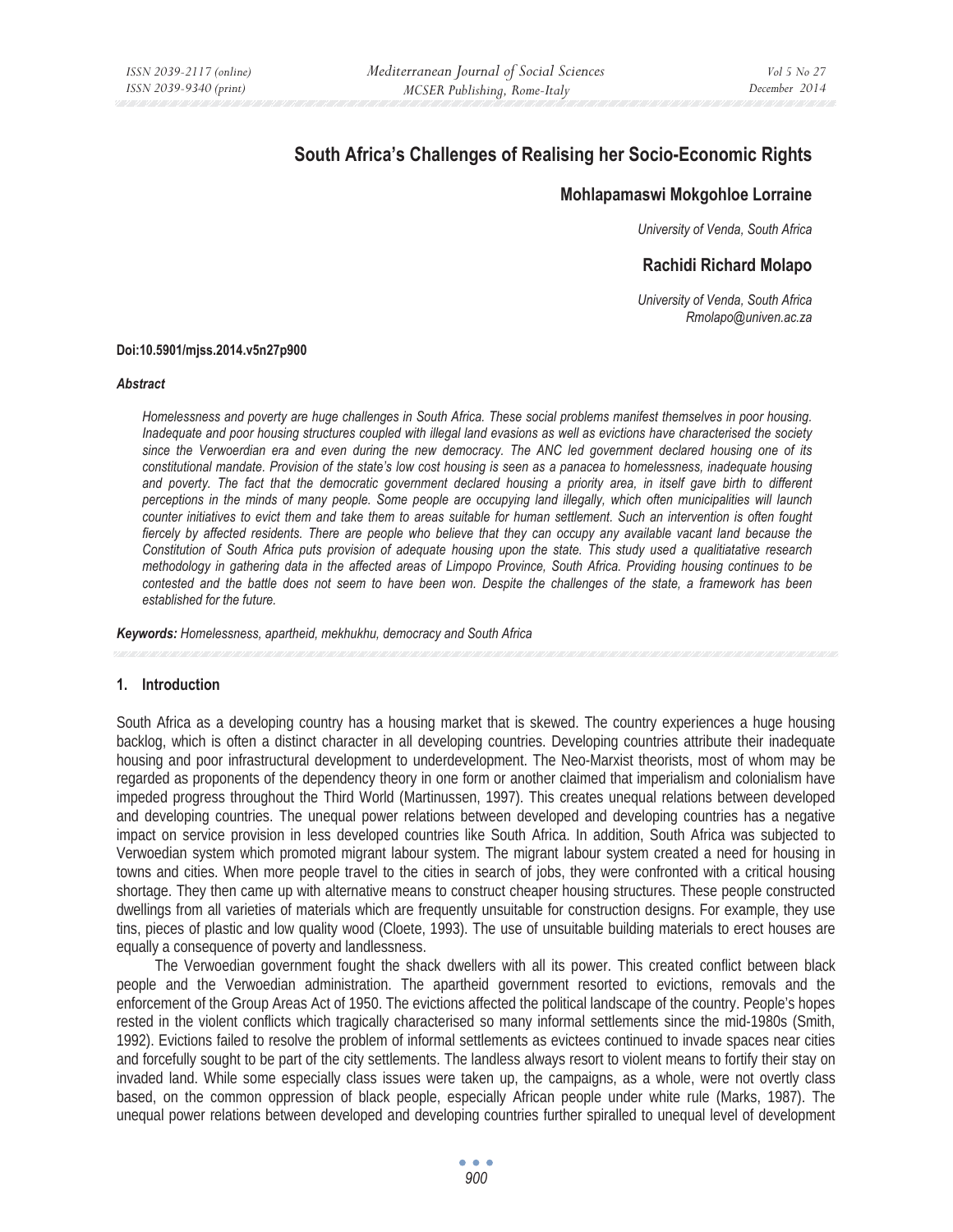between rural and urban areas. Rural areas suffer defective infrastructure such as bad road conditions and inadequate housing.

## **2. Housing and Democracy in South Africa**

During the apartheid era, the South African government did not prioritise the provision of housing. The Housing Act of 1966 declared that the local authorities should not be seen as housing institutions. The Act stated that it should remain the responsibility of every citizen to provide his/her own house (Cloete, 1993). This led to people constructing inadequate housing structures as they did not receive subsidies from the government and contributed immensely towards housing backlog and homelessness in South Africa. After South Africa's new democratic government, there is still a rapid spread of informal settlements and the mushrooming of shack settlements as people want to be near the cities and their places of work.

Subsequently the first democratic elections in South Africa, people threw their own expectations of service delivery. Housing has always been high on the expectation list of the people. The African National Congress led-government has since 1994, been addressing the issue of the housing backlog and placed it high on its development agenda. The enactment of the Housing Act 107 of 1997, South Africa's housing policy, and other related housing legislation, sought to address the imbalances of the past through the provision of adequate and habitable housing, specifically to the poor. It is through the legislative processes that government strives to establish socially and economically integrated communities. The policies commit the government to a mass delivery of 1 million homes in five years, a person-centered housing processes which prioritise the needs of the poor and vulnerable groups, and the delivery of a decent product with access to public services and amenities (Khan, 2003). The challenge with many settlements in South Africa is that they are devoid of amenities and essential infrastructure such as water and electricity to mention a few.

The South African government, however, established the National Home Builders Registration Council (NHBRC) to promote construction of housing structures of better quality and further protect the poor against unscrupulous contractors, however the quality of the houses provided by the government to the poor remains criticised.

#### **3. Literature Review**

There are different views as to the cause of the housing backlog in South Africa. There are those who assert that the current housing shortage in South Africa is a by-product of natural population growth, whilst others attribute the critical housing shortage to migration and restrictive apartheid legislation. Some believe that all the three factors, natural population growth, migration and apartheid laws have contributed immensely to the current state of housing (Mashabela, 1990). The South African housing backlog is traceable to the period beyond 1945 when the National Party came to power. The National Party passed laws that discouraged provision of housing for the blacks. In addition to criminalising African job seeking activities, a deliberate policy of not providing family housing was pursued to discourage the permanent settlement of those Africans escaping the pass law net. The only approved accommodation for oscillating migrants was the hostels, or more precisely, labour compounds (Ramphele, 1993). Fundamentally, the provision of housing was based aolong racial lines. Whites were afforded adequate housing, whilst blacks were left to fend for themselves. Their movement to the cities was also discouraged through the pass laws, thus inhibiting their ability to house themselves. They were forced to stay in poorly built structures outside the white residential areas, in proximity to the city, thus enabling white people access to cheap labour without the burden of excess infrastructure.

It was after the National Party came into power that the policy of separate development, 'apartheid', was implemented and intensified. The period 1950 saw a government's concerted effort to segregate people along racial and ethnic groupings. The enactment of the Group Areas Act of 1950 ensured that people of different races and cultural groups were zoned into different exclusive residential areas. The exclusive nature of residential zones led to inequalities in housing.

Mixed racial settlements were forbidden by the law, making it a criminal offence to reside in a 'mixed' residence. In the minds of White officials, the apartheid city has always been imagined and naturalised as an organic entity; a body susceptible to contamination and disease by the infiltrations of uncivilised Africans, the metaphorical germs creating the festering sores of the 'septic fringe'. Sanitising the city, cleansing it of impurities, has been a central ritual of renewal for the apartheid urban order (Manona, et al. 1996). It is for that reason that all blacks in the country were from the rural Bantustans, and all cities and towns were exclusively for white people. The dichotomy of separate development was that all rural Bantustans were poor, whilst the white people in the cities had economic opportunities such as jobs and infrastructure. The rural residents, all blacks, lived in abject poverty, whilst the bulk of the white people benefited from a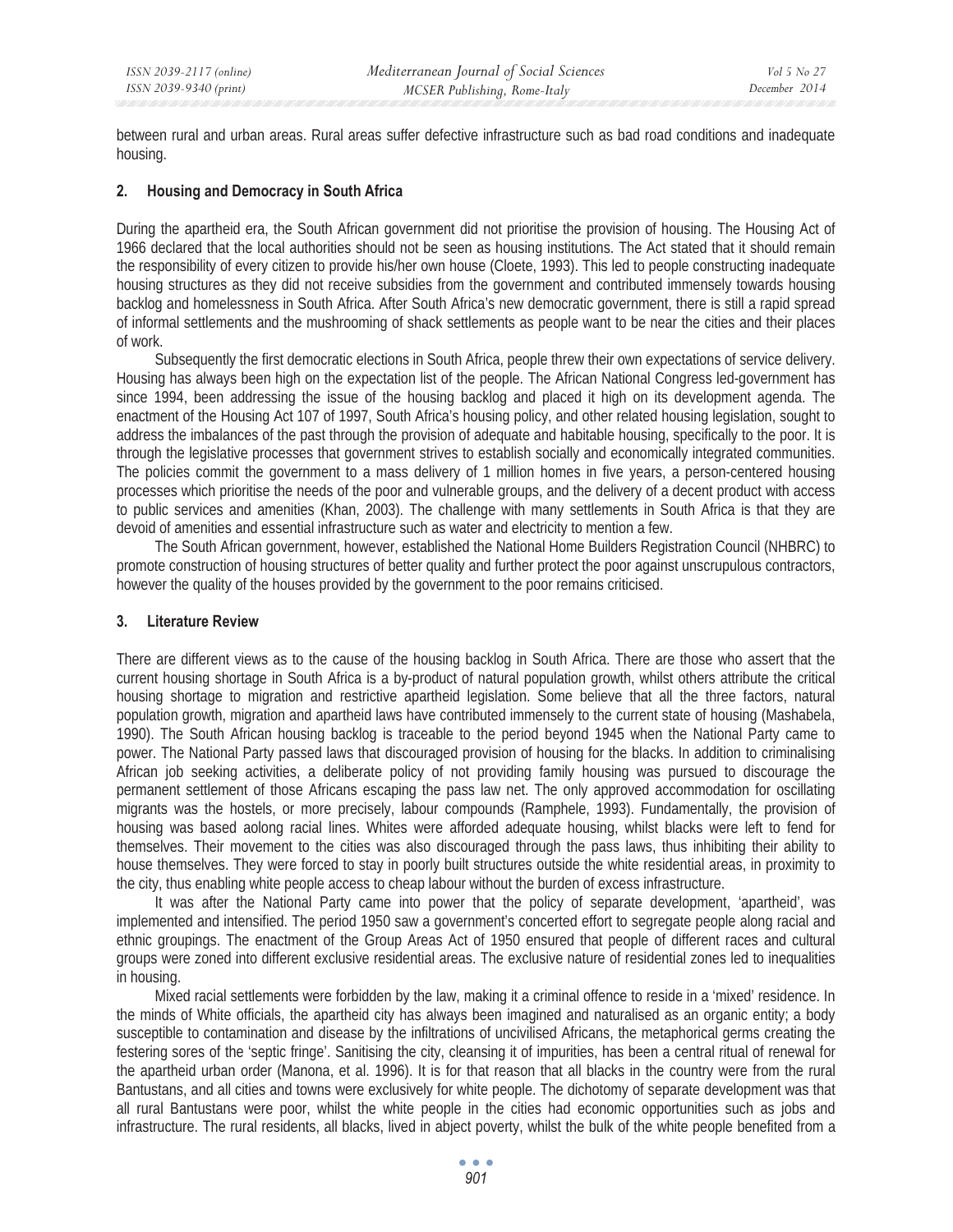racially biased system. The blacks were driven by their socio- economic position to relocate from rural areas to the cities to serve white interests. This culminated in white supremacy, with blacks regarded as inferior and whites as superior. Even in the workplace, whites would occupy higher positions whilst blacks, who made up 76% of the population, were only given menial jobs and positions of less responsibility and influence (Knight, 2001). The black population served the whites and was subjected to exploitation. It is on account of their poor socio-economic circumstances that black people became subservient.

It is as a result of codified segregation that during the apartheid era, people lived in abject poverty and could not afford basic needs such as housing, land and clean water, as they were largely unemployed. This subjected the majority of people, especially blacks, to dire poverty. They were homeless, landless, and lacked essential amenities such as clean water, sport and communication facilities to name only a few. Poverty and unemployment, both social ills, evident in the black population during the apartheid era translated itself into poor living conditions and low socio-economic status in black communities. Poverty made it difficult for the black people to adequately house their families. This resulted in black people living in uninhabitable houses without water and electricity both in the rural areas and in the cities. Pangs of hunger forced black males to move to the cities in search of employment, in order to alleviate poverty.

When the black males moved to the cities and towns of South Africa, they were met with the harsh reality of a critical housing shortage. This contributed to a vast number of migrant laborers resorting to hostels as a kind of alternative accommodation or housing, all this because the government did not supply lodging for people from the rural areas. Their stay in hostels was never an option. They were forced to stay in hostels, as there was no variety in housing to choose from.

The construction of the hostels, and the regulations governing such housing, were provided for under the Natives (Urban Areas) Act 21 of 1923, which amongst other things, was motivated by the need to ensure that further labour requirements be met by housing African men in hostels and barracks in urban areas. These were employed as instruments to exclude undesirable Africans from the cities and towns. The building of the hostels and compounds was a conscious political effort exercised by the government to encourage a class society based on race and gender. The construction of hostels in South Africa was not meant to provide housing for the working class, but it was meant to achieve political objectives for government. This was basically intended to prevent black participation in the mainstream economic system. The construction of hostels created conflict between labour and capital.

Hostel dwellers, both as migrant workers and as Africans, were excluded through racial discrimination policies over the years from effective participation in the political and economic institutions of South Africa. Their mobility was also circumscribed by legislative means until the promulgation of the Abolition of Influx Control Act of 1986 (Ramphele, 1993). The condition of being both a hostel dweller and an African greatly disadvantaged black workers. These Acts impacted negatively on the supply of housing country wide. Hostels were built in towns and cities across the country to serve the state's political agenda and to promote white capital.

They were a logical outcome of the process of conquest (Ramphele, 1993). Since hostels have been part of the black South Africa for decades, one can forgive the current government if it takes them decades to fully address the current housing backlog. The current housing backlog, due to the fact that it was orchestrated for decades, may not be addressed completely within a few years. Thus the struggle to provide adequate housing for blacks is still a huge challenge, especially in the cities.

The periods 1958 and 1978 were characterized by the government's further attempt to achieve 'territorial segregation' in the housing environment along racial lines. The Urban Local Authorities were encouraged to provide only hostels for migrant African labourers. The result was that Africans had to share their hostel rooms with others, and this caused a lot of tension because of lack of personal privacy (Mutshinyali, 2000). It is evident, therefore, that the housing of laborers in the hostels, in itself, had negative implications for the welfare of laborers. It meant that workers, after a hard day's work, had to go to crammed tiny rooms allocated to them in the hostels. These rooms hardly had any facilities to relax. This was different from what their white counterparts had.

White workers were never housed in the hostels. They had their own spacious homes to live in with their families. The apartheid government provided adequate housing for white people. Housing was more of a problem for the black population than for white people. The skin colour of a person in South Africa was a determinant factor in the provision of adequate housing. The darker one's skin was, the grimmer the chances of adequate housing became.

Hostel rooms impacted negatively on 'Black' productivity, subsequently on their mental well-being and health, as the rooms were shared and small. The fact that 'space' in the hostel was small and shared resulted in sour relations amongst black migrant workers across the country and in neighbouring states. Hostels were a centre of conflict, which often ended tragically. Labourers fight and, sometimes, kill each other. The consequences were that those people in the rural areas, who depended on hostel dwellers for survival, were plunged into further poverty that made it difficult for them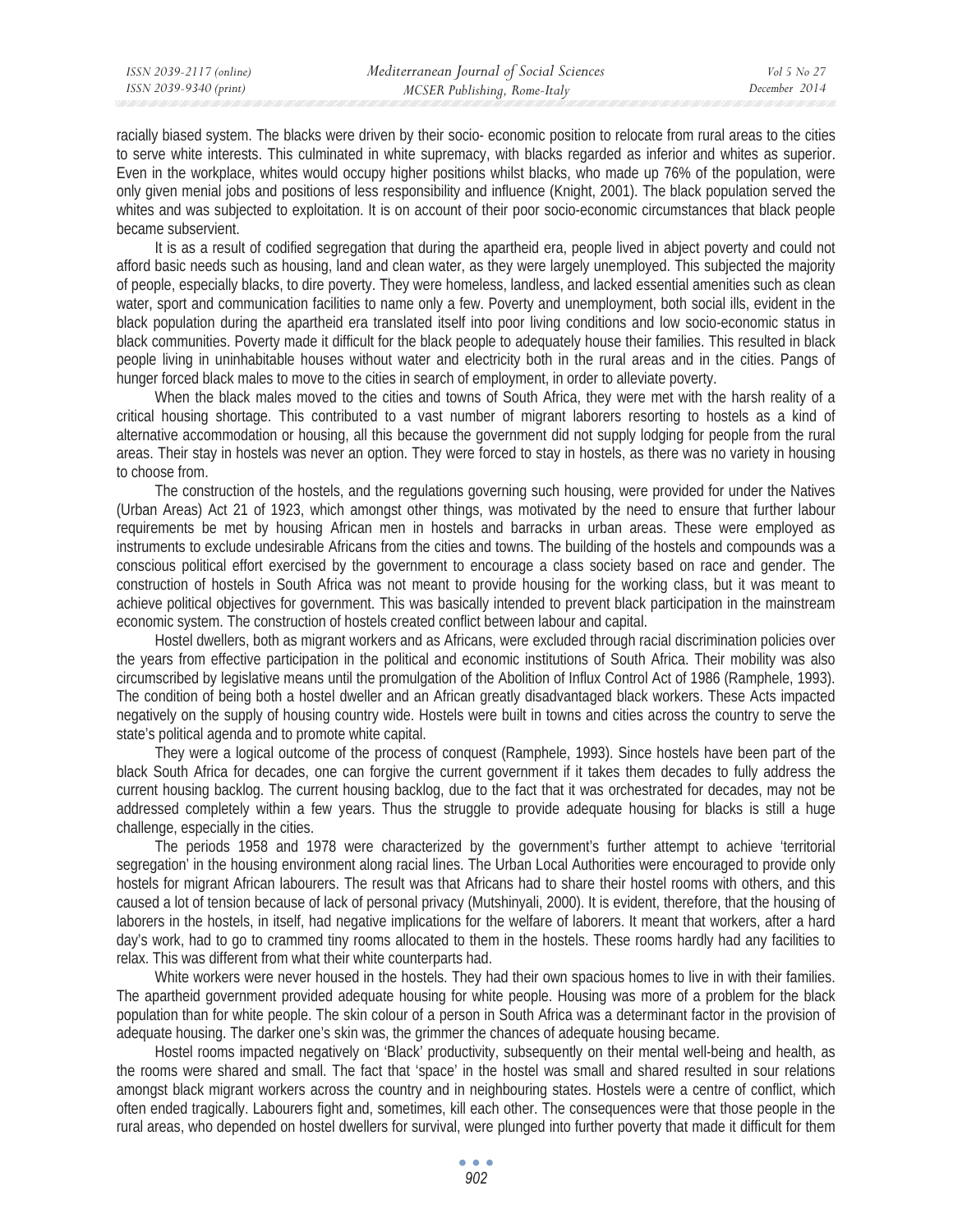to satisfy basic needs.

The labourers were poor in space, and poorer in attaining human dignity as the hostels were literally like cages. The hostel system, therefore, subjected black labourers to all forms of economic, social and spiritual poverty. The only way for a hostel dweller to get a space allocation in the hostels was through securing a bed. It meant that the life of any hostel dweller in South Africa, during the apartheid era, was defined by a bed, and it was wholly dependent on it. One's very identity and legal existence depended on one's attachment to a bed. A person would only become a hostel resident only if he has a bed allocated to him in a hostel.

The bed gave meaning to life, and a symbol of intense poverty and lack of economic freedom. This boiled down to resource constraints that prohibited black males from housing their families adequately. A 'bed' conjures the image of space. Space is still a challenge to the ANC-led government today as land is a limited resource.

The hostel dwellers suffered economically because their rooms were barely furnished. They were small and too basic. They were equally socially restrained, as they were not allowed to live with their girlfriends, spouses or children until the late 1960s. Most hostels were male residences and females were not allowed to stay in such exclusive residences. Women, even if they were married, were not permitted to visit their husbands in the hostels.

Some of the male hostel dwellers cohabited with women in the townships as a way of getting alternative accommodation. They got a sense of family again, something hostels deprived them of. Townships were convenient, and closer to their workplaces. The cohabitation practice led to some hostel dwellers abandoning their wives and children in the rural areas. They shunned their responsibilities. This did not happen because the hostel dwellers were irresponsible, but because they were pressured to come up with ways and means to sustain themselves in the cities. Such practices, for them, were survival strategies. They had to develop strategies to cope with life under white rule.

These males would cut off all forms of contact with their families and shrug off their financial responsibilities. The hostel culture was embedded in a system of mentorship by older residents. However, some of the young hostel dwellers fell through the cracks due to lack of support or a refusal to be controlled by others, alcoholism or loss of contact with the rural base. This ruined many lives. It is during the era of the hostel systems that a new breed of names emerged: *makgolwa* in Northern Sotho, *ushiphile* in Xhosa or *ibhunguka* in Zulu, *makholwa* in Xitsonga. All these names were given to men who had left their homes in search of work in the cities, whilst there had found new women and abandoned their families. Such abandoned families would struggle to make ends meet and would not be able to look after their housing needs. Such men exacerbated poverty in the rural areas as their wives and children were abandoned and subjected to deprivation, abject poverty and intense vulnerability. Poverty rose rapidly in the rural areas as a result. This, amongst other factors, has led to the African National Congress-led government inheriting a legacy of poverty and housing backlog. The hostel system contributed immensely to the current housing backlog.

Such remnants of the hostel system look to the state to provide housing for them either in the form of old age homes or the state's low cost housing. They also add up to the pool of people who expect the state to adequately house them. This puts a strain on effective service delivery country wide. This is the reason why, after 18 years of democratic society, the South African government still grapples with the issue of housing shortages and informal settlements. The housing backlog is still a challenge today and most poor people are still in the housing list, waiting for government to provide low cost houses for them.

This is because the demand for housing has increased rapidly. The pre-democratic policies consciously and deliberately did not address the housing needs of the Black South Africans. Instead the apartheid government was more determined to create exclusive residential areas. The concerted efforts of the apartheid system to separate people along racial lines led to a massive housing backlog amongst black people in the country. The apartheid policies of residential segregation and the migrant labour system did lasting damage to South African family life. The policies created a legacy of fractured families. A study conducted by the Umkhanyakude on Child Support Grant revealed that some children who receive grants have 'missing' fathers (Padayachee, 2006). Missing fathers are those fathers who are not known to be dead, but their whereabouts are not known to be dead, but their whereabouts are not known either. The study attributes the 'missing fathers' to both apartheid and the migrant labour system, as these promoted family separation (Padayachee, 2006).This shows the extent to which the black population endured economic suffering, which affected their capacity to provide housing for themselves.

The enactment of repressive laws such as the Native Urban Affairs Act of 1923 and the Group Areas Act of 1950, as well as the hostel system exacerbated the housing backlog countrywide. This resulted in separate residential locations of poor standards and the establishment of uninhabitable living areas such as Sophiatown in Johannesburg. Ironically, such uninhabitable living areas attracted throngs of black migrant labourers because they were convenient and closer to the factories and their workplaces.

A rise in the demand for labour in cities is traceable to the World War 2. The rapidly increasing demand for labour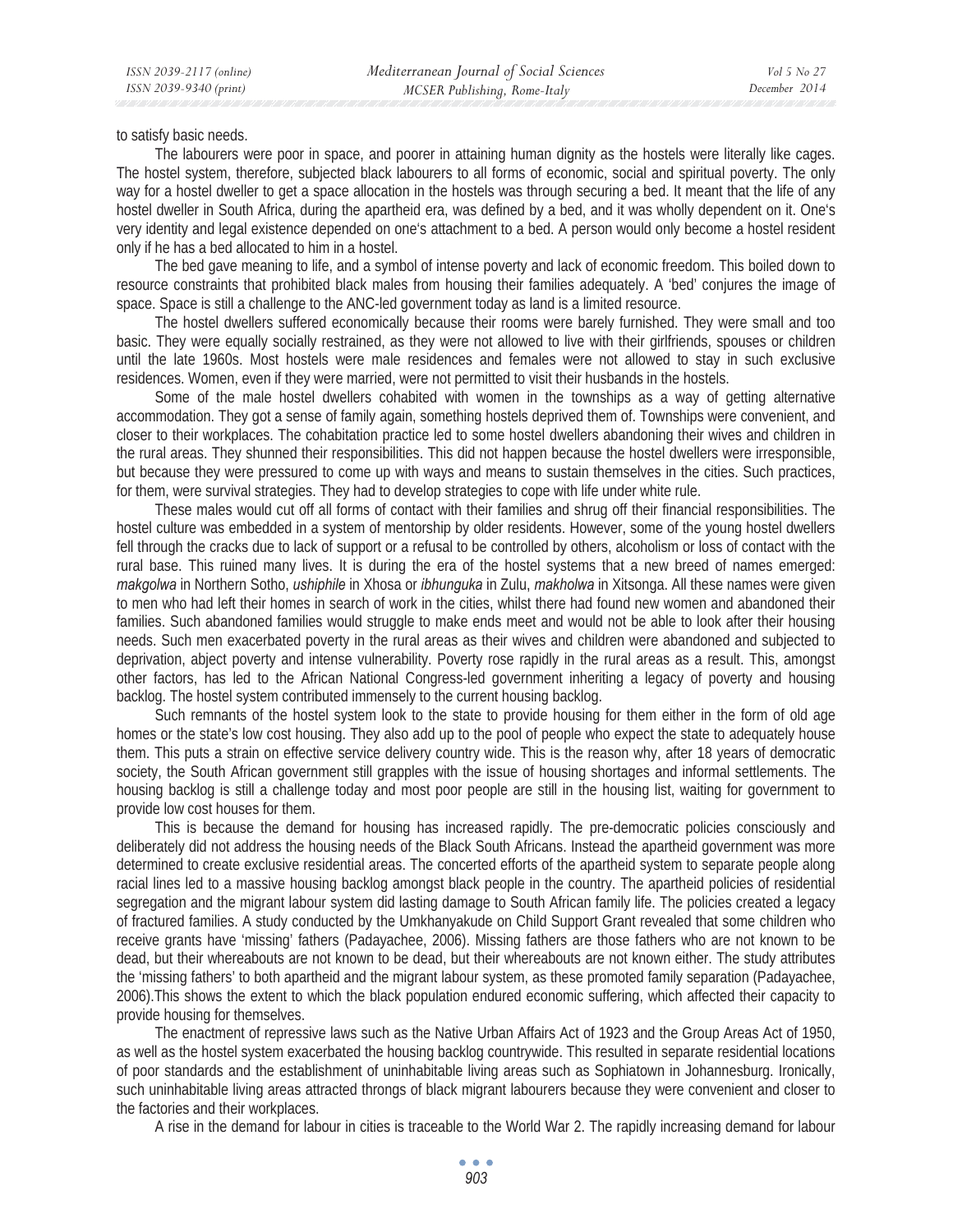during this period attracted a high number of African migrant labourers to urban areas (Mutshinyali, 2000).The result is that informal settlements, shacks and squatter settlements mushroomed as black workers, in large numbers, forcefully occupied pieces of land nearer to cities and towns so as to be nearer to their work places because they were not wanted in cities.

## **4. The Reconstruction and Development Programme**

The housing backlog reached alarming levels in 1994, when the ANC-led government assumed power. Government inherited a housing backlog that affected the black population mostly. The government introduced the Reconstruction and Development Programme to address the imbalances of the past. The RDP as it is commonly known is based on the Marshall plan. The Marshall plan is a brain child of General George Marshall who, in 1947, argued that the European economy needed regeneration after the devastation and destruction of infrastructure caused by the Second World War. Marshall Aid took the form of fuel, raw material, goods, loans, food, machinery and advisers. It jump started rapid European economic growth (Clare, 2000).

The objective was to pursue growth and development through reconstruction and redistribution. The plan promoted a leading and enabling role for government to guide a mixed economic system. It prioritised the meeting of basic socioeconomic needs of the poor majority and argued for a living wage as a pre-requisite for achieving the required level of economic growth. It aspired to attain a people-centered society.

The RDP, the South African development policy, is based on five key programmes or objectives, namely: meeting basic needs, developing human resources, building the economy, democratising the state and society, and implementing the RDP. It is through the RDP programme that the government wants to eradicate poverty and provide a better life for all (ANC, 1996a). The Reconstruction and Development in its aspiration, envisaged a society in which the poor will be able to satisfy their basic needs, such as water, food, housing, and employment

The basic needs of the people refer to jobs, land, housing, water and transport (Matlala, 2000). The main purpose of the RDP was and still is, to alleviate poverty by guaranteeing that the poor satisfy their minimum basic needs. Basic needs are survival needs, needs that people can hardly survive without. It is one objective of the ANC-led government amongst others, in the RDP document, to provide adequate shelter to the section of the population that cannot do so for itself, hence the state's low cost houses are commonly known as the 'RDP houses'. These houses are meant to benefit mostly the previously disadvantaged individuals such as black women and the disabled.

The RDP as a developmental programme in providing the state's low cost housing is a constitutional mandate. The Constitution of South Africa, Act no 108 of 1996, section 26 declares that everyone has the right to have access to adequate housing, and that the state must take a reasonable legislative and other measures within its available resources, to achieve the progressive realisation of this right. It is a state obligation in South Africa that, because the poor cannot provide adequate housing for themselves, such a burden be transferred to the state. It becomes mandatory on the part of government to build houses for the economically disadvantaged persons in order to alleviate poverty and to eradicate informal settlements and shacks. The agenda of government is to provide a quality life for all citizens of South Africa. This mandate has been reassigned to the nine provincial governments of South Africa to execute on behalf of the government. It is the responsibility of each province to meet the housing needs of its population. The vision of the national Department of Human Settlements is that by the year 2030 all people of South Africa should be adequately housed and accommodated in a decent, secure, viable and affordable housing environment.

## **5. The 1994 Election Manifesto**

The ANC election manifesto of 1994 prioritised education, housing, employment and healthcare. The election manifesto emphasised the need to provide adequate housing for the entire nation, hence the slogan "Housing and Services for all". The ANC committed itself through the 1994 election manifesto to ensuring that everyone has a roof over his/her head. The manifesto declared that reasonable living conditions are not a privilege (ANC, 1996b). They are basic rights for every human being. The implication of the 1994 election manifesto is that government is capable and prepared to provide adequate houses for everybody in need. This is, however, problematic as there are cost implications.

The aspiration of the ANC in the 1994 first democratic elections, were ambitious as by then 17 million people lived below the poverty datum line in South Africa and, of these, at least 11 million lived in rural areas. Amidst the ravaging poverty that existed then, the ANC, through the RDP, committed itself to redistributing a substantial amount of land to landless people, building over one million houses, providing clean water and sanitation for all, electrifying 2.5 million new homes, and providing access for all to affordable healthcare and telecommunications. The government wanted to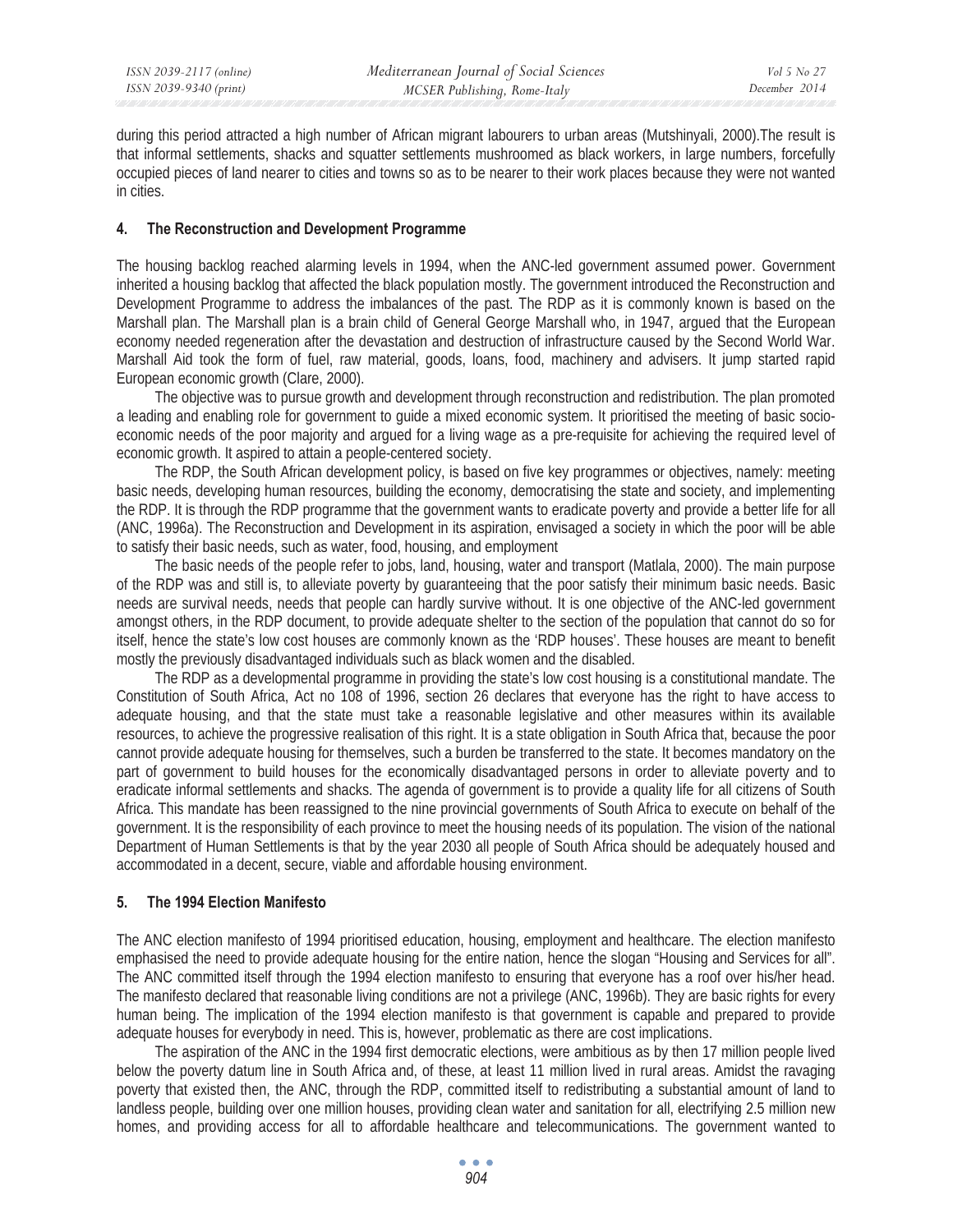accomplish all this in five years (ANC, 1996a). The problematic part of this ambition rested in the availability of state funds to finance the projects and to build adequate houses for the poor. The problem is not simply the money to build such houses, but the availability of land, as not all the land is state-owned. In the rural areas, chunks of land belong to the traditional leadership.

## **6. The Challenges Faced by the ANC-led Government**

Land ownership in the rural areas is a challenge for the ANC-led government. Land in the rural areas is owned by the traditional leadership. There are often conflicting interests between government and the traditional leadership in terms of development programmes in rural areas.

Most people are not attracted by the rural areas. Rural areas do not offer equal opportunities as cities do. People continue to move to the cities in great numbers, thus contributing to the increased population density in cities. The urban bias has serious implications on rural provinces of South Africa. A large number of people leave rural provinces for 'industrialised' provinces such as Gauteng, Mpumalanga and the North-West in search of greener pastures. The migration to these provinces results in a brain drain and skills shortage in the poorest provinces.

The migrant labour system has created a situation where families stay as separate entities. Most households are either female headed or child headed as most males have relocated to the cities, leaving children or wives to fend for themselves. There is a dire need to redress the problems created by the apartheid system. Apartheid has disenfranchised families. The relocation of people and families closer to their employment is a huge challenge.

The movement of people from the rural areas to urban areas would continue, thus putting a huge strain on the infrastructural capacities of various cities across the country. This is mainly because the rural areas are under-resourced and under-developed. The urban bias is perpetuated by the government and impacts negatively on housing in the cities. People are, consequently, forced to occupy land illegally and create shacks and tin settlements. *Mekhukhu,* the name for shacks used by Harry Mashabela denotes a sense of temporary settlements. Over time, they have acquired the stature of permanent settlements through resistance. The challenge faced by government is how to upgrade the informal settlements. The settlements need social amenities such as schools, water, clinics and roads to make them habitable and suitable for human settlement.

The majority of the people who were allocated RDP houses are unhappy with the houses. Criticism of the houses includes the quality and size. Some RDP houses are so small and badly built that people joke that they are so small you need to go outside to change your mind (Knight, 2001). This contributes towards people not taking pride in the ownership of the houses and some resorting to either selling or abandoning the houses. Government needs to improve both the size and the quality of the houses. This would, nonetheless, put strain on public sector spending. Some owners of the RDP houses do not have a sense of pride in owning the houses. They are not well-cared for, they end up dilapidated and unsustainable. There is need to awaken a sense of appreciation and ownership in the people.

Most people in South Africa (24, 1%) are unemployed and most of the time look for menial jobs in the cities and often tempted to turn their state's low cost houses into money generating ventures. If the beneficiaries of state's low cost housing rent out their houses for money to non-beneficiaries, whether local or foreign, the exercise boils down to the defeat of the stated objectives and its vision. It is, therefore, going to be difficult for the state to eradicate shacks and informal settlements by 2030 if South African citizens are the ones frustrating the efforts of their government. It is going to take the South African government beyond 2030 to eradicate shacks and informal settlements, given the fact that a person qualifies once for a low cost house. Those who sell their houses will forfeit their chances to own a house infinitely. Also the ill practices in the low cost housing, the time frame to adequately house the residents of South Africa by the year 2030 is too short, whilst the nation's unemployment rate stays high.

The vision to eradicate shacks and informal settlements is a constitutional prerequisite. The Constitution calls for government to address the housing needs of its population. It signifies that the most wretched of the poor in South Africa have a right to be furnished with adequate housing by the provinces. The provision of low cost housing is, thus, a rudimentary role of government. In South Africa, the provision of low cost housing is not exclusively the function of government, but it is likewise a major focal point of government in post-apartheid South Africa. It is the government's core function to address the historical inequalities, poor municipal service provision, and contemporary rapid urbanization.

The White Policy on Housing 1994 prioritized the needs of the poor, encouraged community participation and involvement of the private sector, and committed the government to the delivery of 1 million houses in five years. By early 2006, 1 877 958 housing units had been constructed or were under construction, according to the Department of Housing (Khan & Thring, 2003).

Amidst the challenges confronted by the state, the challenge with South Africa's low cost housing development is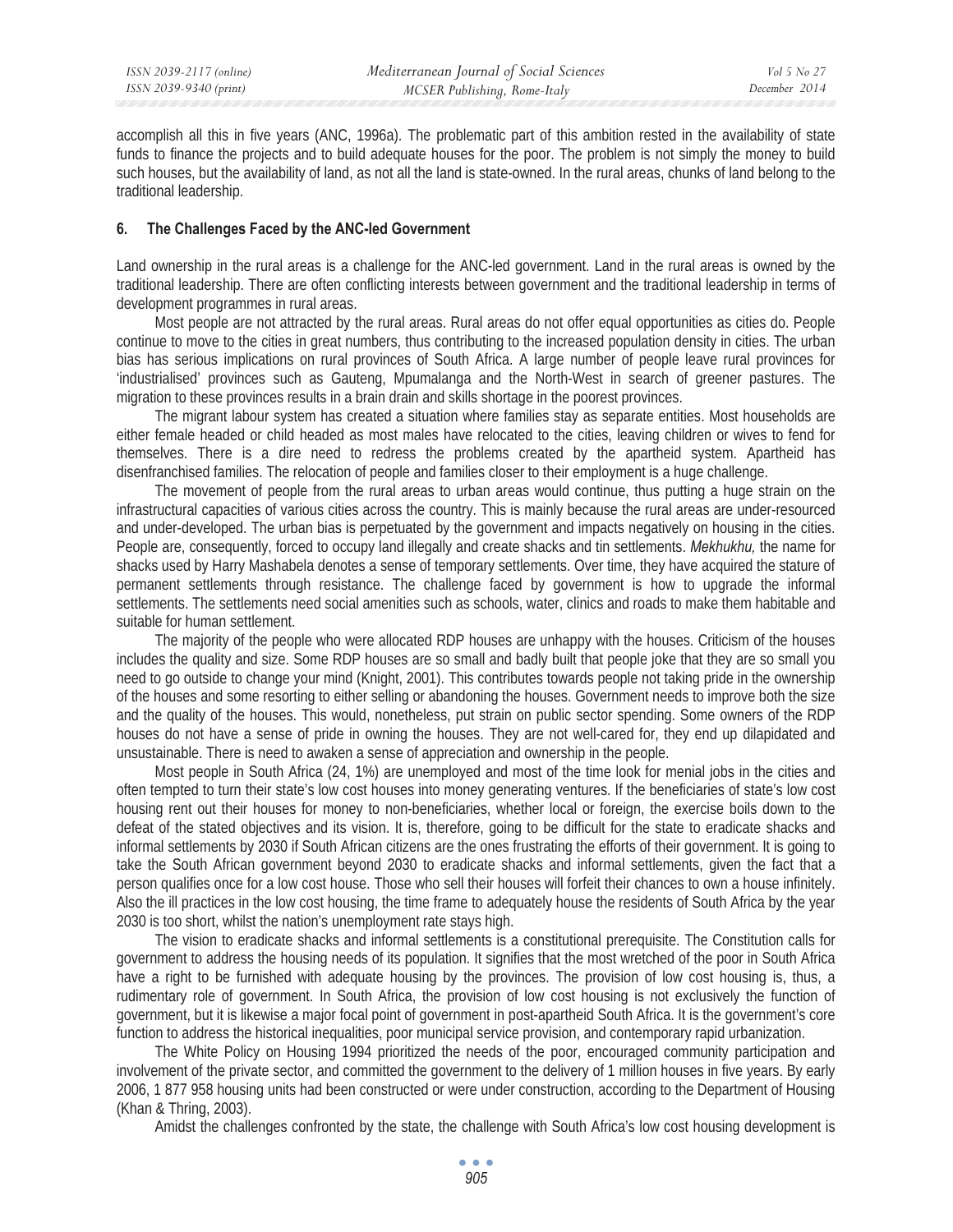| ISSN 2039-2117 (online) | Mediterranean Journal of Social Sciences | <i>Vol</i> 5 No 27 |
|-------------------------|------------------------------------------|--------------------|
| ISSN 2039-9340 (print)  | MCSER Publishing, Rome-Italy             | December 2014      |

the location in which these homes are constructed. They are mostly built on serviced townships and urban peripheries (Khan & Thring, 2003). If this development persists, beneficiaries of low cost housing will continue to move out of these houses and erect shacks near the cities as a way to be nearer to resources and potential work opportunities.

The government has embarked on completing the blocked or unfinished projects. By 2007, about 7,000 units have been completed in one of South Africa's poorest provinces, Limpopo Province (Department of Local Government and Housing, 2008). State intervention in rebuilding the houses has cost implications for the state. The use of inadequate construction materials is also a troubling development. The quality of bricks used to build low cost houses often do not meet the South African Bureau of Standards requirements. If some contractors use bricks of poor quality, it is likely that those houses will collapse in the near future, are therefore, likely to injure or kill the occupants.

## **7. Reasons for the Abandonment of Houses**

Most of the houses built in the country, especially in Limpopo Province, one of South Africa's poorest provinves, are small. The space in any household is a determinant of privacy or lack of it in the house. If houses built by the state are as small as 32 square meters, then such a household is deprived of its constitutional right, which is the right to privacy.

The small size of the houses is one reason amongst many, why some beneficiaries rent out or abandon their houses. The abandonment of such houses impacts adversely on the provision of low cost houses and contributes to a rise in criminal activities in some areas. When some people abandon their houses, criminals seize them, thus turning some of the houses into havens for criminal activities.

Housing differs in type, size and design. Whatever form it takes, there is a need to measure its quality to ensure that it satisfies the residents' family and cultural norms. People put privacy at the crest of their priority list. They will, therefore, opt for human dwellings that offer them adequate space without feeling that their private space has been invaded. The housing quality can be quantified through objective and subjective approaches. Objective measurement of housing is widely used and it evaluates the physical characteristics, facilities, services and environment, however, objective assessment is not able to examine and explain the psychological aspects of resident satisfaction. Subjective measurement which includes perception, satisfaction, aspiration and also a disappointment, is closely related to the psychosocial aspects of a person (Sallen, 2008). If people are not satisfied by the structural component of their houses, such people are likely to abandon or neglect their houses, a trend taking place in provinces across the country.

#### **8. Conclusion**

Providing shelter for the poor people of the country is a challenge to the government. A trend that developed from the colonial /apartheid years has created a huge housing backlog for the present government. Under a Constitutional democracy, the government is obliged to provide houses to those people who the major financial institutions do not have interest in uplifting their plight. Although given this Constitutional obligation, the major courts are aware of the resources constraints facing the government.

#### **References**

ANC, 1996a Election Manifesto of the African National Congress. Available at www.anc.org.za. Accessed date 11/08/2013 ANC, 1996b.Reconstruction and Development Programme. Available at www.anc.org.za. Accessed date 11/08/2013 Clare J.D. 2000. The Marshall Plan. Available at www.johnclare.net. Accessed date 23/05/2012 Cloete J.J.N. 1993. Towns and Cities. J.L van Schaik Publishers, Pretoria, p. 67 Khan F. And Thring P. 2003. Housing Policy and Practice in Post-Apartheid South Africa, Sandown: Heinemann Publishers Knight R. 2001. Housing in South Africa. Available at http://richardknight.homestead.com/files/sisahousing.htm. Accessed date: September 2011 Manona C. et al. 1996. Informal settlement in the Eastern Cape, South Africa, Pretoria: Institute of South African Studies Marks S. 1987. The politics of Race, Class and Nationalism in Twentieth century South Africa. Longman Inc, New York, p.369 Martinussen J. 1997. Society, State and Market. Human Sciences and Research Council, Pretoria. Pp. 38-86

Mashaba S. 2012. Madonsela Urged to probe RDPs rot, Sowetan, 22 August 2012 Mashabela H. 1990. Mekhukhu: Urban city of the future. Pretoria: South African Institute of Race Relations Matlala M.M. 2000. Low Cost Housing Delivery in the Northern Province with reference to the Central Region May J. 2000. Poverty and Inequality in South Africa: Meeting The Challenge, David Philip Publishers, Claremont, p. 29 Mutshinyali I.P. 2000. The critique of the implementation of the Housing Policy through housing Project as a means to alleviate homelessness and Poverty in the Northern Province, with specific reference to the Mhinga Housing Project

Padayachee V. 2006. The development decade?, Economic and social change in South Africa, Pretoria: HSRC Press